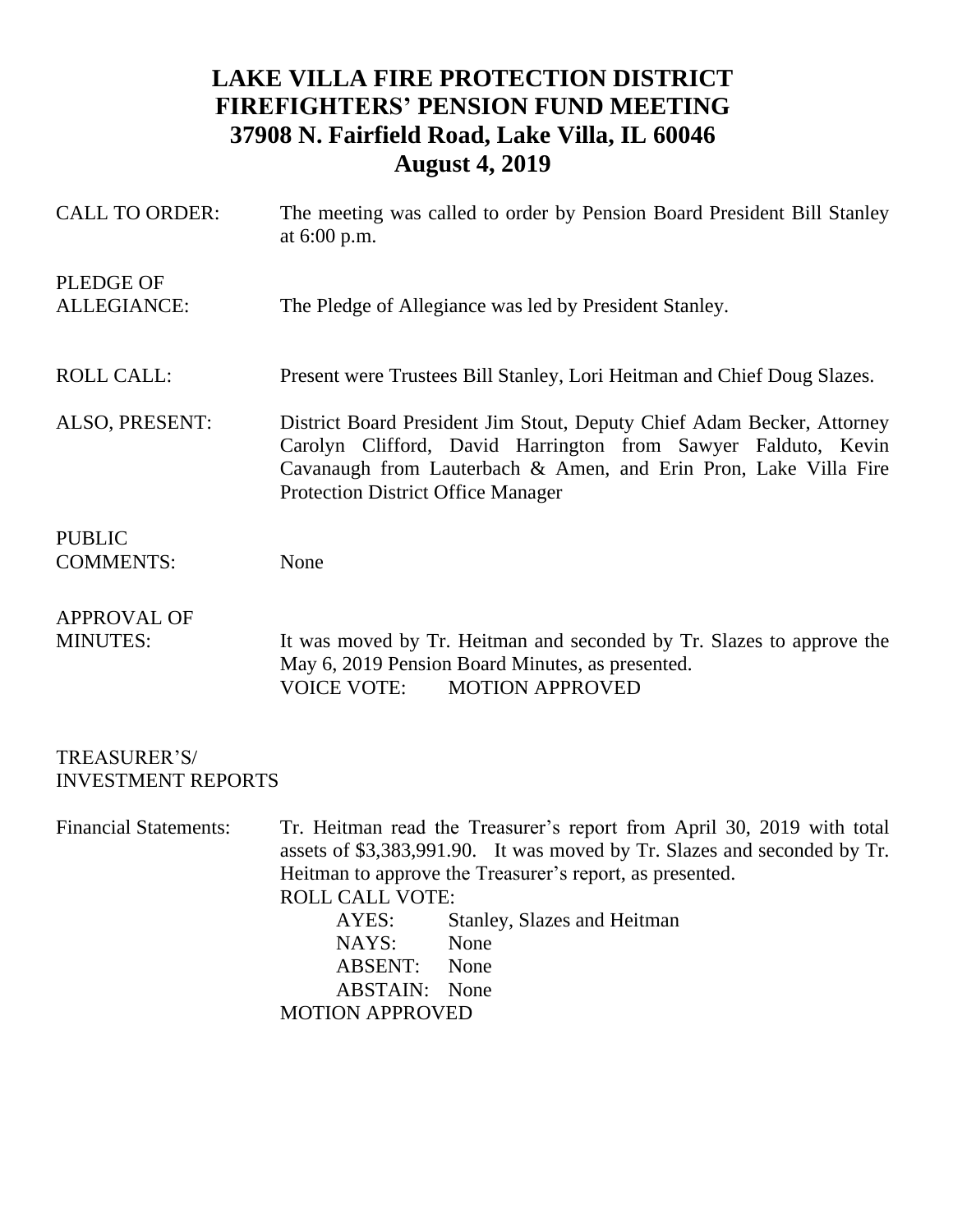|                                                      | It was moved by Tr. Heitman and seconded by Tr. Stanley to approve the<br>ongoing transfer of funds from the State Bank of the Lakes Pension<br>checking account to the Charles Schwab investment account in order to<br>keep a balance of \$25,000 in the checking account.<br><b>ROLL CALL VOTE:</b><br>Stanley, Slazes and Heitman<br>AYES:<br>None<br>NAYS:<br><b>ABSENT:</b> None<br><b>ABSTAIN:</b> None<br><b>MOTION APPROVED</b> |  |  |
|------------------------------------------------------|------------------------------------------------------------------------------------------------------------------------------------------------------------------------------------------------------------------------------------------------------------------------------------------------------------------------------------------------------------------------------------------------------------------------------------------|--|--|
| <b>Review of Sawyer</b>                              |                                                                                                                                                                                                                                                                                                                                                                                                                                          |  |  |
| <b>Falduto Report:</b>                               | David Harrington from Sawyer Falduto reported to the Board on the<br>investments held with Charles Schwab. Approval pending clarification.<br>Tabled for next meeting.<br><b>ROLL CALL VOTE:</b><br>AYES:<br>Stanley, Slazes and Heitman                                                                                                                                                                                                 |  |  |
|                                                      | NAYS:<br>None<br><b>ABSENT:</b><br>None                                                                                                                                                                                                                                                                                                                                                                                                  |  |  |
|                                                      | <b>ABSTAIN:</b><br>None<br><b>MOTION APPROVED</b>                                                                                                                                                                                                                                                                                                                                                                                        |  |  |
| Investment Policy and/or<br><b>Asset Allocation:</b> | It was moved by Tr. Heitman and seconded by Tr. Slazes to approve the<br>updated Investment Policy, as presented. Tr. Heitman will file with the<br>DOI.                                                                                                                                                                                                                                                                                 |  |  |
|                                                      | <b>ROLL CALL VOTE:</b>                                                                                                                                                                                                                                                                                                                                                                                                                   |  |  |
|                                                      | AYES:<br>Stanley, Slazes and Heitman                                                                                                                                                                                                                                                                                                                                                                                                     |  |  |
|                                                      | NAYS:<br>None<br><b>ABSENT:</b><br>None                                                                                                                                                                                                                                                                                                                                                                                                  |  |  |
|                                                      | <b>ABSTAIN:</b><br>None                                                                                                                                                                                                                                                                                                                                                                                                                  |  |  |
|                                                      | <b>MOTION APPROVED</b>                                                                                                                                                                                                                                                                                                                                                                                                                   |  |  |
| Lauterbach & Amen -<br>Preliminary Actuarial         |                                                                                                                                                                                                                                                                                                                                                                                                                                          |  |  |
| Valuation:                                           | Kevin Cavanaugh reviewed the preliminary actuarial valuation. Approval<br>tabled for next meeting.                                                                                                                                                                                                                                                                                                                                       |  |  |
| Preparations for DOI<br><b>Annual Statement:</b>     | In progress.                                                                                                                                                                                                                                                                                                                                                                                                                             |  |  |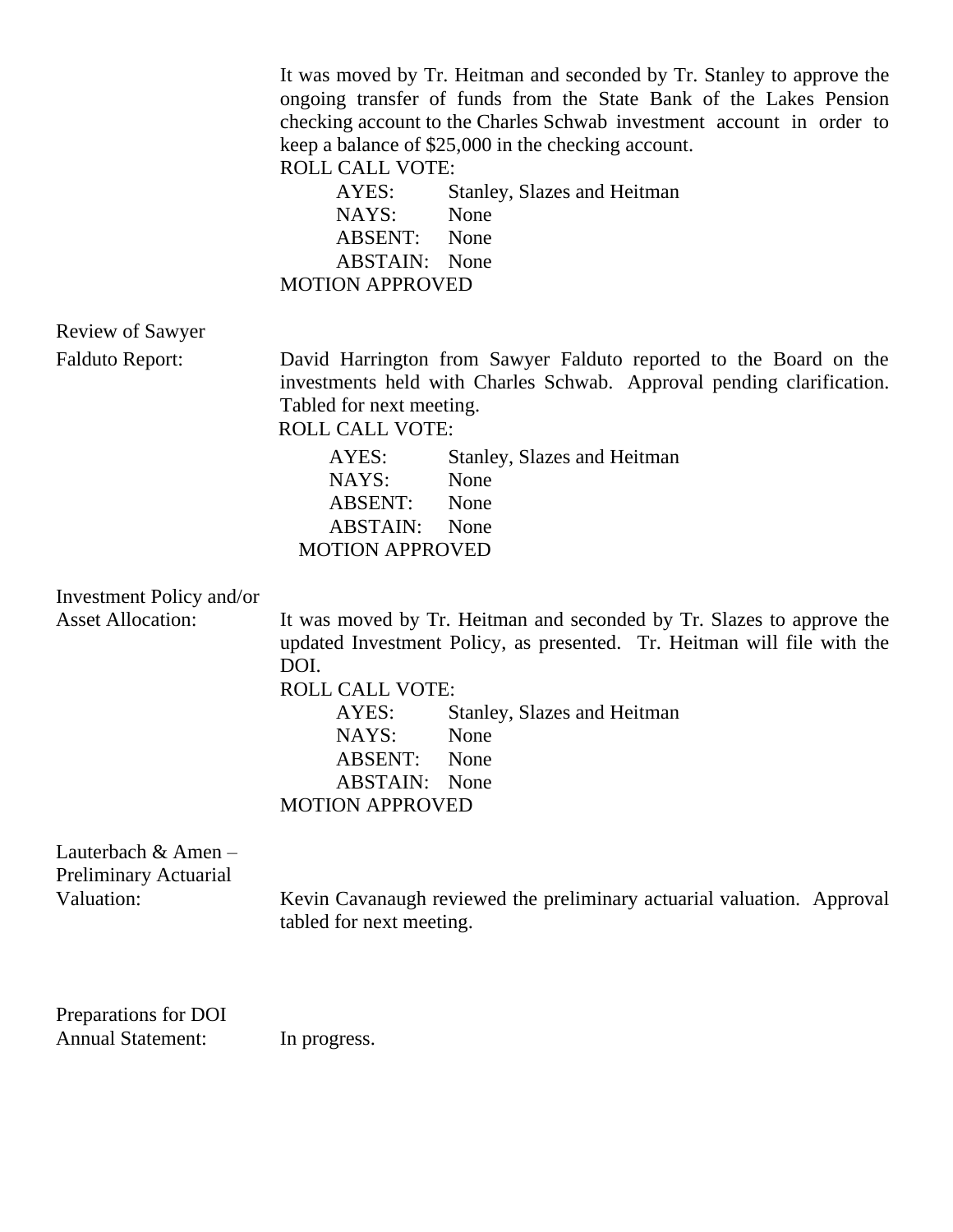Payment of Bills: It was moved by Tr. Stanley and seconded by Tr. Slazes to approve the payment of bills since the August 5, 2019 meeting in the amount of \$1,247.88. ROLL CALL VOTE: AYES: Stanley, Slazes and Heitman NAYS: None ABSENT: None ABSTAIN: None MOTION APPROVED APPLICATIONS FOR MEMBERSHIP It was moved by Tr. Slazes and seconded by Tr. Heitman to accept the applications for membership for Dane Costello, James Pellitteri, and Andrew Wienckowski on the start date of their fulltime employment with the District.

ROLL CALL VOTE:

AYES: Stanley, Slazes and Heitman NAYS: None ABSENT: None ABSTAIN: None MOTION APPROVED

## NEW BUSINESS

| Election of Fund Officers. It was moved by Tr. Heitman and seconded by Tr. Slazes to appoint Bill |                                                                         |  |  |
|---------------------------------------------------------------------------------------------------|-------------------------------------------------------------------------|--|--|
| Stanley as the Fund's President and Chief Doug Slazes as the Fund's                               |                                                                         |  |  |
| Secretary.                                                                                        |                                                                         |  |  |
| <b>ROLL CALL VOTE:</b>                                                                            |                                                                         |  |  |
| AYES:                                                                                             | Stanley, Slazes and Heitman                                             |  |  |
| NAYS:                                                                                             | None                                                                    |  |  |
| <b>ABSENT:</b>                                                                                    | None                                                                    |  |  |
| <b>ABSTAIN:</b> None                                                                              |                                                                         |  |  |
| <b>MOTION APPROVED</b>                                                                            |                                                                         |  |  |
|                                                                                                   | The Trustees acknowledged the District/Fund Treasurer, Ingrid Skidmore. |  |  |
|                                                                                                   |                                                                         |  |  |
| Tabled                                                                                            |                                                                         |  |  |
|                                                                                                   |                                                                         |  |  |

Draft of Board Rules: Tabled